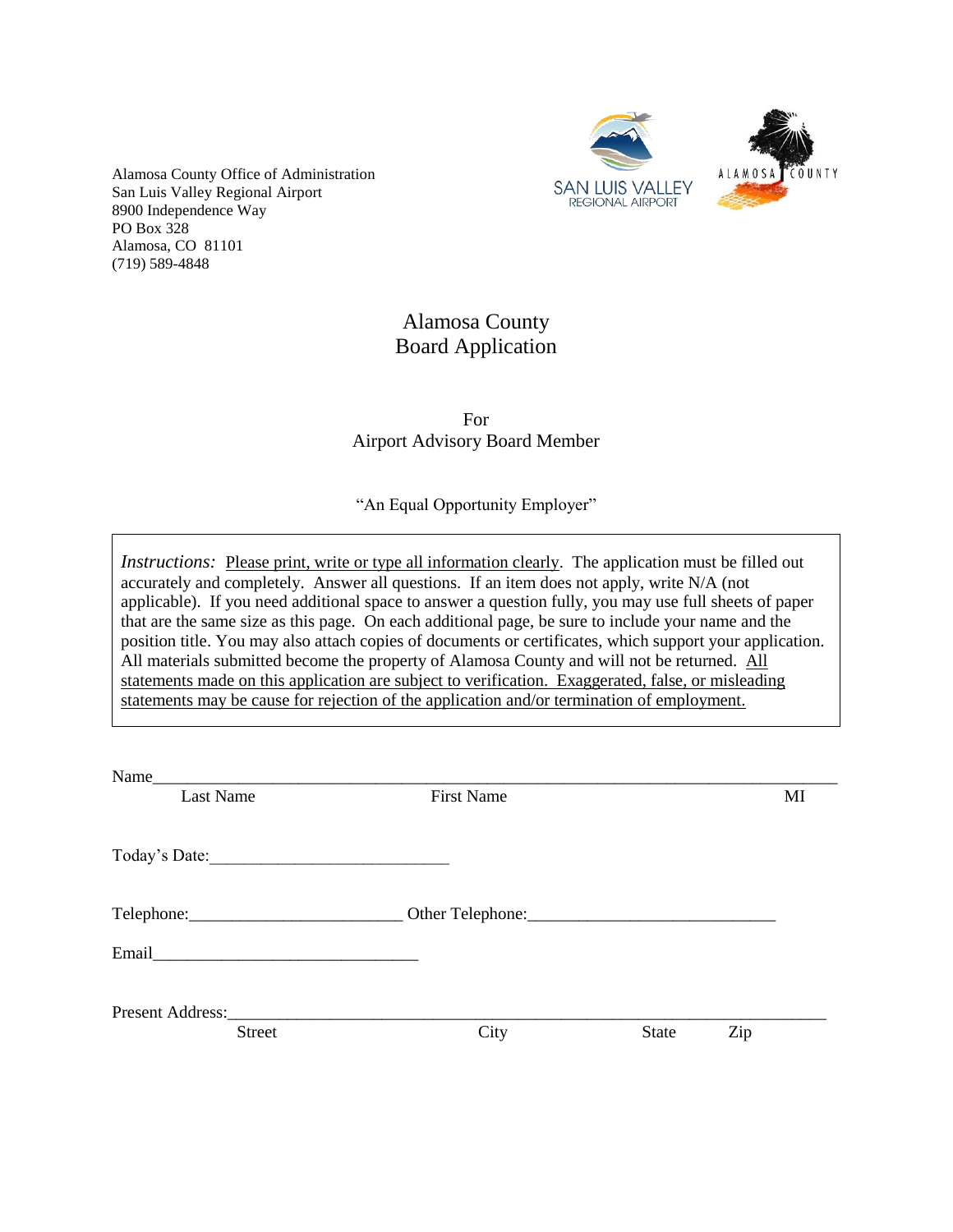## **BRIEFLY DESCRIBE YOUR WORK HISTORY**

Name

Description of Work:

Describe your community involvement related to aviation, marketing or development.

Describe why you want to be appointed to the Airport Advisory Board.

## **REFERENCES**

List Three (3) personal references who are not relatives or former employer.

| Name & Occupation | <b>Phone Number</b> |
|-------------------|---------------------|
|                   |                     |
| ∍                 |                     |
| 3                 |                     |